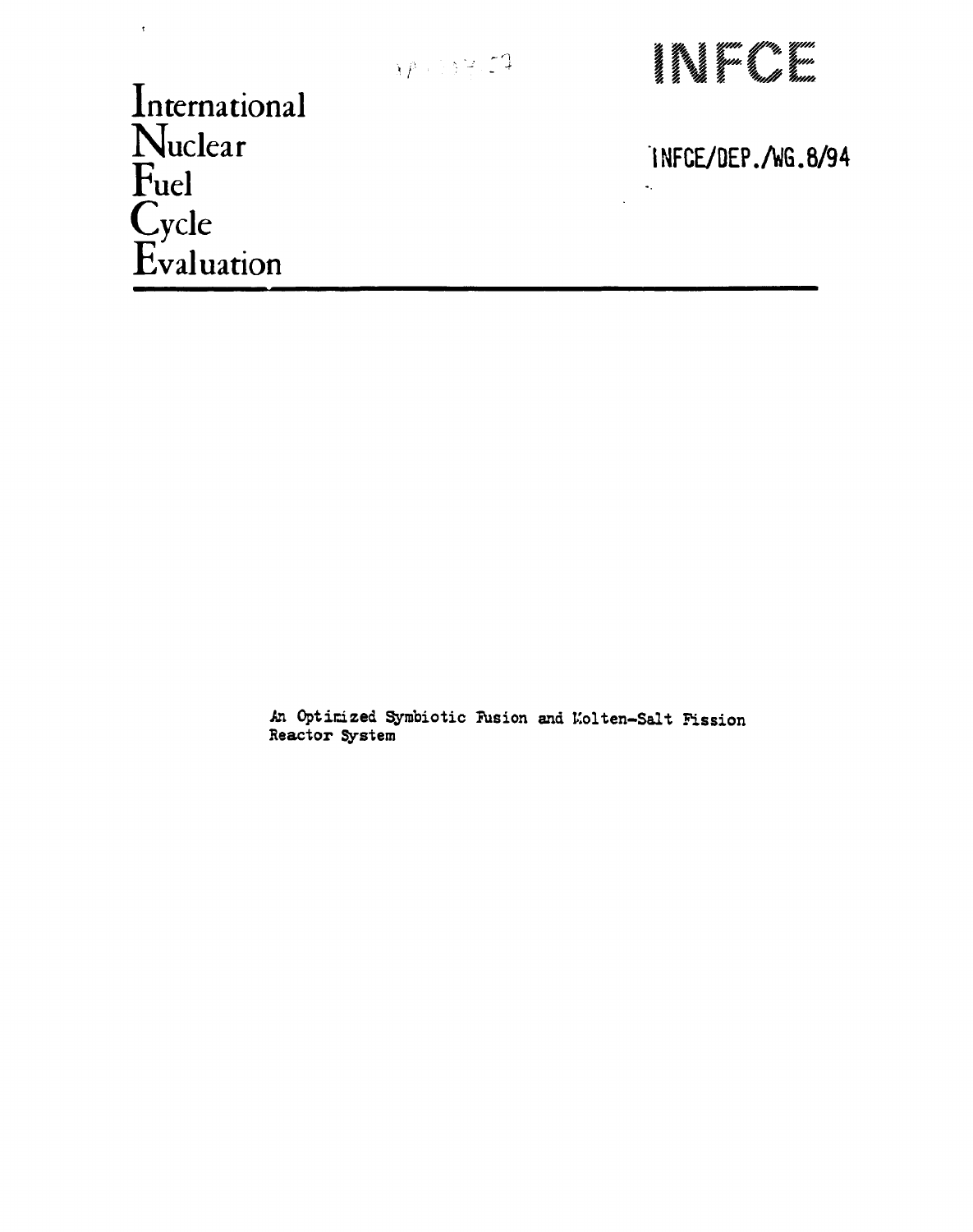#### **Attention Microfiche User,**

**The original document from which this microfiche was made was found to contain some imperfection or imperfections that reduce full comprehension of some of the text despite the good technical quality of the microfiche itself. The imperfections may be:** 

- **missing or illegible pages/figures**
- **wrong pagination**
- **poor overall printing quality, etc.**

**We normally refuse to microfiche such a document and request a replacement document (or pages) from the National INIS Centre concerned. However, our experience shows that many months pasa before such documents are replaced. Sometimes the Centre is not able to supply a better copy or, in some cases, the pages that were supposed to be missing correspond to a wrong pagination only. Ne feel that it is better to proceed with distributing the microfiche made of these documents than to withhold them till the imperfections are removed. If the removals are eubsequestly made then replacement microfiche can be issued. In line with this approach then, our specific practice for microfiching documents with imperfections is as follows:** 

**1. A microfiche of an imperfect document will be marked with a special symbol (black circle) on the left of the title. This symbol will appear on all masters and copies of the document (1st fiche and trailer fiches) even if the imperfection is on one fiche of the report only.** 

**2. If imperfection is not too general the reason will be specified on a sheet such as this, in the space below.** 

**3. The microfiche will be considered as temporary, but sold at the normal price. Replacements, if they can be issued, will be available for purchase at the regular price.** 

**4\* A new document will be requested from the supplying Centre.** 

**3\* If the Centre can supply the necessary pages/document a new master fiche will be made to permit production of any replacement microfiche that may be requested.** 

**The original document from which this microfiche has been prepared has these imperfections:** 

**| j missing pages/figures numbered:** 

**1 | wrong pagination** 

**£ 3 poor** *\*Mm.* **printing quality • Page** *IQ* **no <sup>t</sup> readable.** 

combinations of the above

other **IAEA** 

**INIS Clearinghouse P. 0. Box 100 A-1400, Vienna, Austria**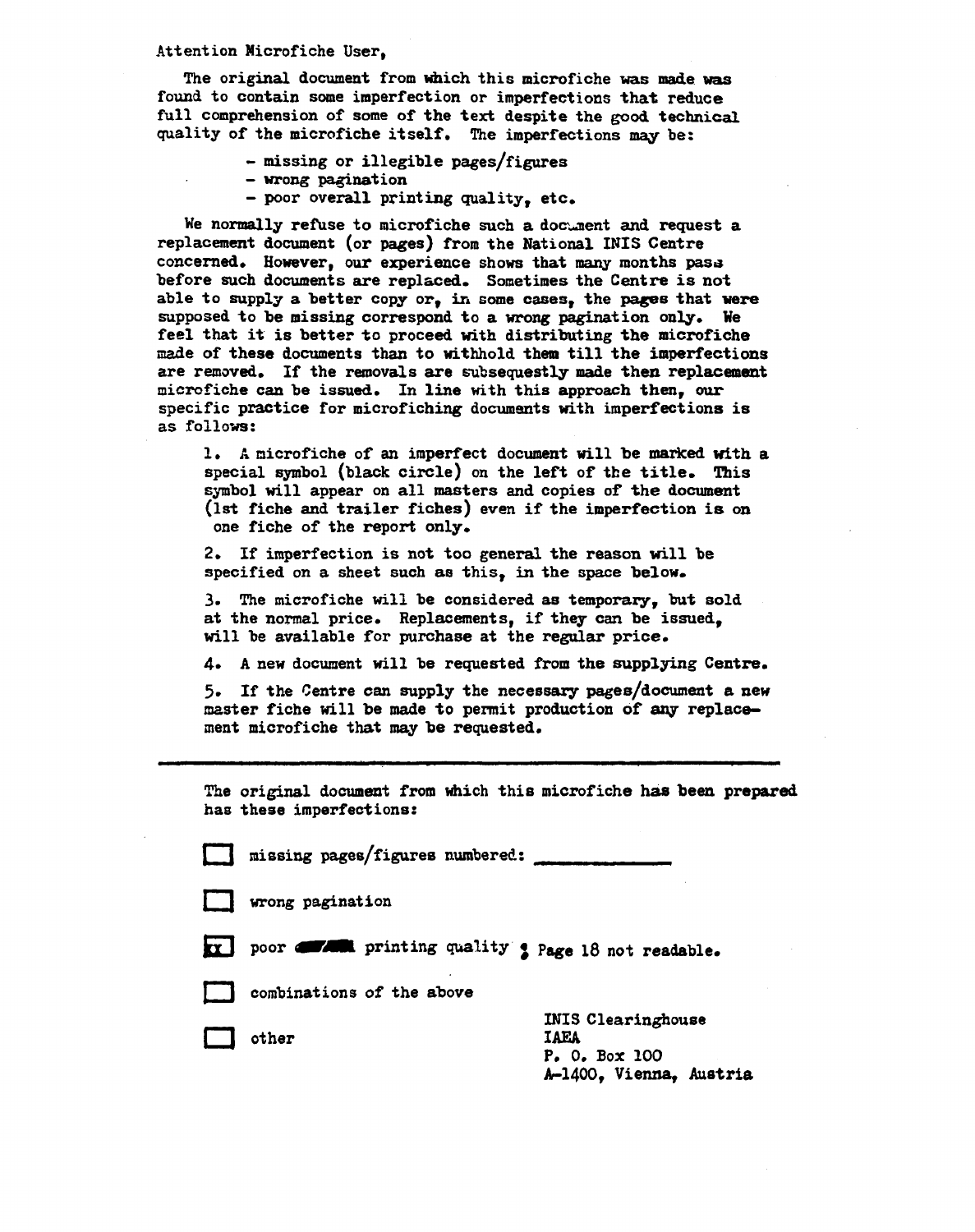$\blacktriangle$ 

**IHFCE WG8B** 

**IAEh-2819** 

**I.V. KURCHATOV D3TITUTE OP ATOMIC ENERGY** 

**V.L. Blihlcin and V.M. Novikov** 

# **AW OPTIMIZED SYJCIOTIC FUSION AND MOLTEK-SALT FISSION REACTOR SYSTEM**

**Moscow 1977**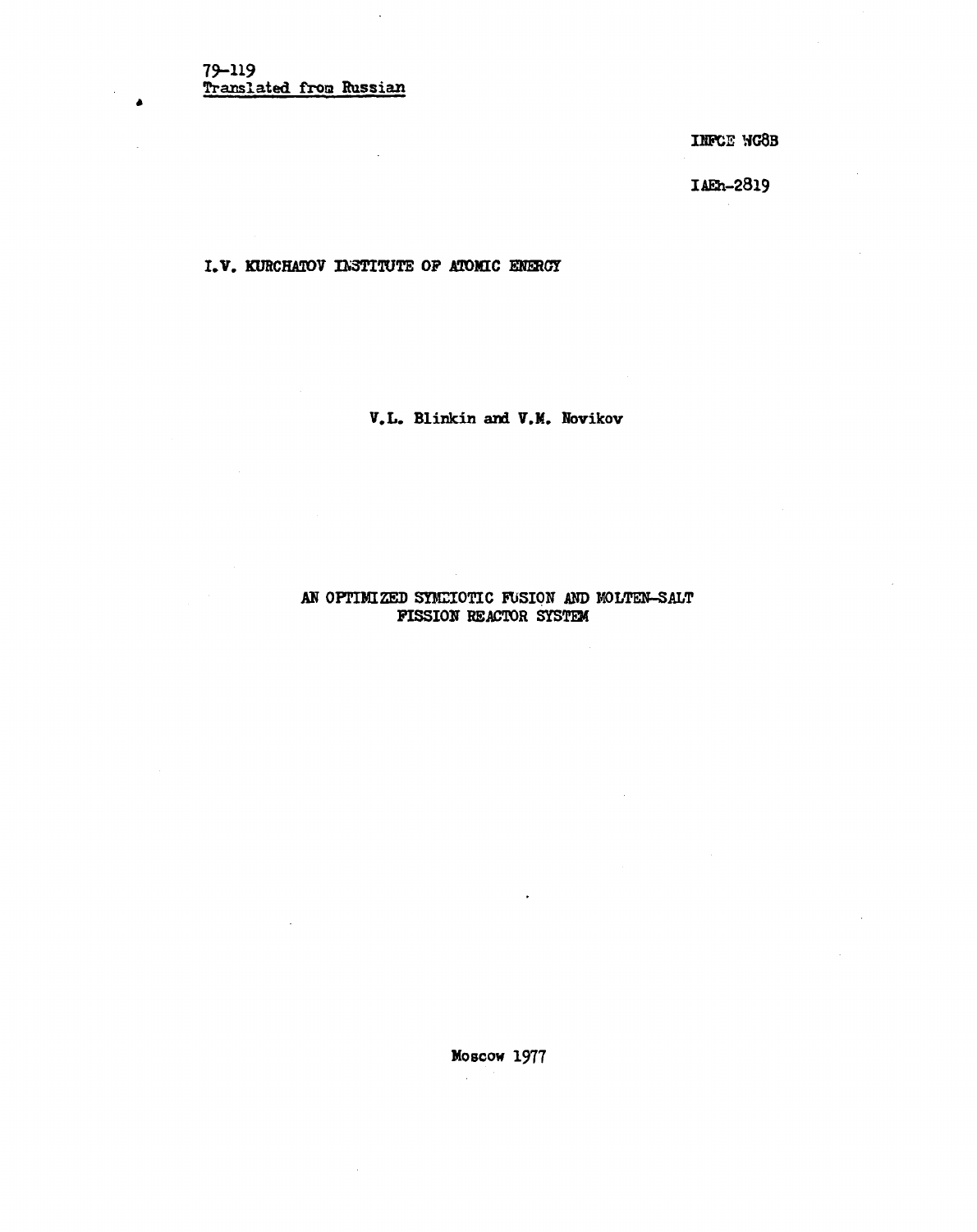**Key words: Kolten-Salt Reactor (HSR), molten salts, tritium, blanket, uraniuza-233, uranium-thorium cycle , fusion reactor** 

### **ABSTRACT**

**A symbiotic fusion-fission reactor system which breeds nuclear fuel is discussed. In the blanket of the controlled thermonuclear reactor**  $(\text{CTR})^{\frac{1}{n}}$  uranium-233 is generated from thorium, which circulates in the form of ThP<sub>A</sub> mixed with molten sodium and beryllium fluorides. The molten-salt fission reactor (MSR) burns up the uranium-233 and generates tritium for the fusion reactor from lithium, which circulates in the form of LiF mixed with BeF<sub>2</sub> and  $^{233}$ UF<sub>A</sub> through the MSR core. With a CTR-MSR thermal power ratio of 1:11 the system can produce electrical energy and breed fuel with a doubling time of 4-5 years. The system has the following special features: (1) Fuel reprocessing is much simpler and cheaper than for contemporary fission reactors; **reprocessing consists simply in continuous removal of <sup>233</sup>U from the** salt circulating in the CTR blanket by the fluorination method and removal of xenon from the MSR fuel salt by gas scavenging; the MSR fuel salt is periodically exchanged for fresh salt and the <sup>233</sup>U is then **fuel from** it; (2) Tritium is produced in the fission reactor. which is a much simpler system than the fusion reactor; (3) The CIR blanket is almost "clean"; no tritium is produced in it and fission fragment activity does not exceed the activity induced in the structural materials: (4) Almost all the thorium introduced into the CTR blanket can be used for producing  $233<sub>U</sub>$ .

**(g) I.V. Kurchatov Atomic Energy Institute 1977** 

*<sup>2</sup>J* **Note by Languages Division: As will be seen, this is the term used in the Soviet version of the abstract in English.**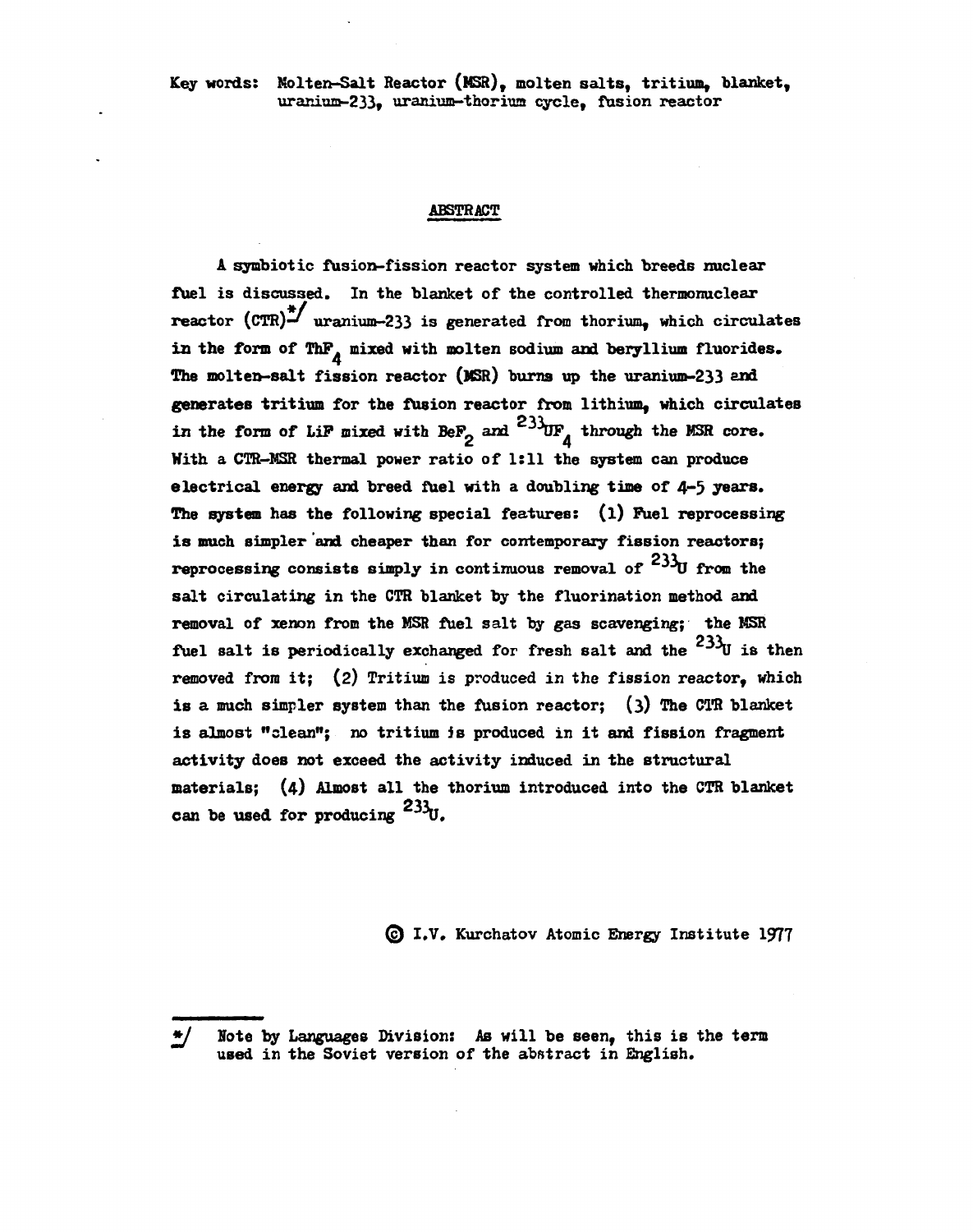**1. Kuclear power can only develop if fuel can he bred [l]. For thermonuclear power (at least in the development stage in which a fusion reaction is produced in a deuterium-tritium plasma) it will be necessary to produce tritium. Thus, for nuclear power from both fission and fusion two of the key problems to be solved are those of breeding and fuel reprocessing.** 

**Where fission power is concerned, an approach to the fuel problem is being sought in the construction of breeder reactors. At present, efforts are being concentrated mainly on the development of uranium**plutonium liquid-metal fast breeders with solid fuel rods. One of the **serious problems presented by this system is the very high cost of fuel reprocessing; as fuel reprocessing technology develops and approaches industrial scale its cost increases continually** *[.2],* **This is to a large extent caused by problems encountered when working with highly irradiated fuel and by the even more stringent safety requirements in connection with the transport of irradiated fuel elements and radiochemical production operations.** 

**A second problem, common to all nuclear reactors operating on the uranium-Plutonium fuel cycle, is that of the disposal of actinides. These transuranium elements have lifetimes commensurate with geological eras, and no solution has as yet been found for this problem.** 

**For nuclear power to develop at the required rate, with a doubling time of about ten years, breeder reactors will have to have doubling**  times of five years [1]. However, it is by no means certain that **liquid-metal or any other breeder reactors will prove capable of such a doubling time.** 

**A number of problems arising in connection with fuel reprocessing**  and disposal of long-lived actinides can be so<sub>rved much more easily</sub> in molten-salt thermal uranium-thorium breeders with circulating muclear fuel (see, for example, Ref. [3]). The absence of fuel rods **and the fact that fuel can be reprocessed continuously make the fuel cycle for these reactors much cheaper [4], while use of the uraniumthorium fuel cycle lowers the formation rate of actinides by six orders of magnitude.** 

**However, with the molten-salt thermal reactor it is difficult to achieve, a doubling time of less than 15-20 years. Also, complete fuel** 

**- 2 -**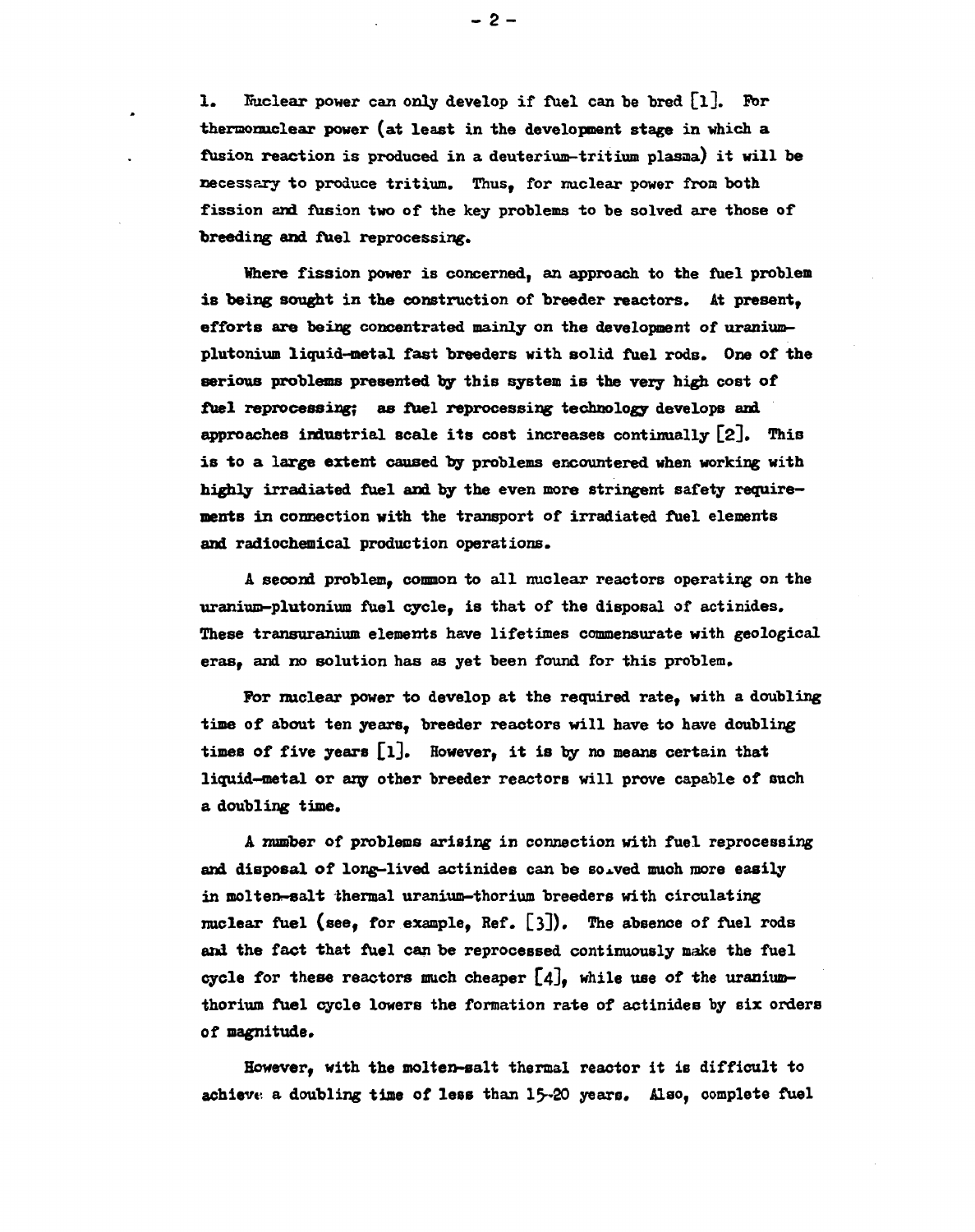**reprocessing with continuous removal of protactinium and rare-earth elements, which is the only way to obtain breeding, has not yet been demorstrated in plants on an industrial scale. The greatest difficulties with this type of reprocessing occur in connection with the extraction of rare-earth elements [5]. Thus, molten-salt breeders have so far not been fully proven to be economic or competitive.** 

**Another possible way in which nuclear power could be developed - by the construction of controlled thermonuclear reactors (CTR) - is also beset with a number of complex technical problems. For fusion reactors to be supplied with fuel, the problem of tritium production must be solved. This is even by itself a complex enough task and is rendered even more complex by the fact that tritium can easily diffuse through structural materials at high temperatures in the blanket of the CTR. The fusion reactor itself is an extremely complex system full of special equipment, such as a cryogenic cooling system for the super-conducting coils of the electromagnets surrounding the blanket. This makes access to the blanket, where tritium is produced and thermal energy is generated, extremely difficult. The problems of tritium production and removal from the CTR blanket and of preventing tritium releases to the environment therefore remain today among the most difficult tasks to be faced.** 

**Apart from "pure" fusion reactors, the possibility of constructing so-called "hybrid" fission-fusion reactors has also been widely discussed recently [6j. The blanket of a hybrid reactor contains such heavy elements as thorium or the fissionable isotopes of uranium and Plutonium, which can undergo fission by interacting with thermonuclear neutrons. Thanks to the fission reaction, much more energy can be generated in the blanket than would be generated by thermonuclear fusion.**  Part of this energy can be used to sustain the fusion reaction, for **example, by injection of high-energy neutrals into plasma.** 

**However, a considerable disadvantage of hybrid reactors is the contamination of the CTR blanket by fission products. This is a much more serious problem than with fission reactors, since the fusion reactor is a far more complex system. Thus, although in principle hybrid reactors could have distinct advantages as far as the production of both energy and fissionable materials for fission reactors is concerned, the high radioactivity of their blankets makes it necessary to treat them with a certain caution.** 

**- 3 -**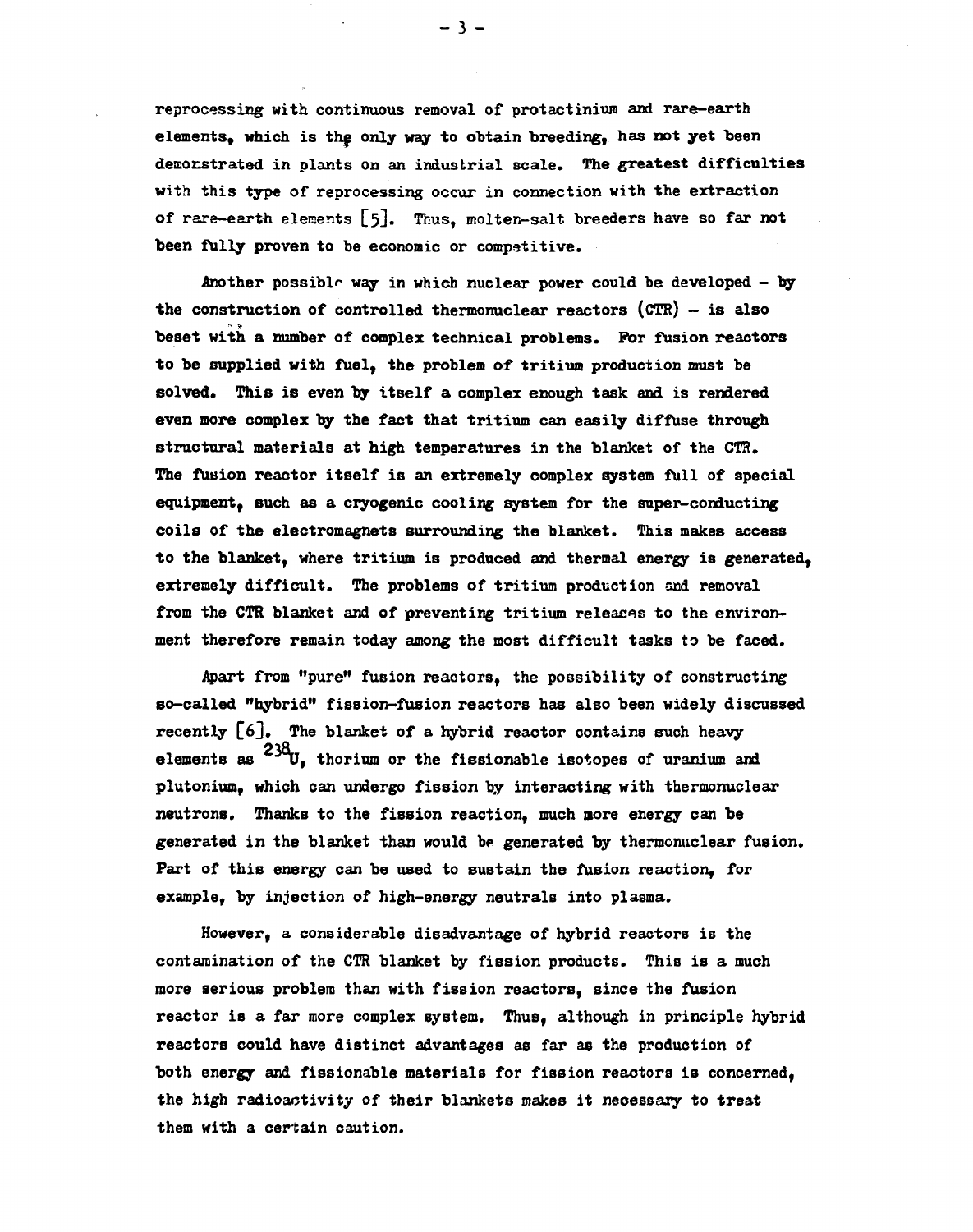The main problems arising in connection with the independent **development of fission and fusion power systems can thus be summarized as follows: % ^** 

 $-4 -$ 

- **(1) Contamination of the^blankets of hybrid reactors by**  fission products;
- **(2) Problems of tritium production in CTR blankets and i ts removal;**
- **(3) Complexity and high cost of reprocessing fuel for**  \* **solid-fuel fission breeder reactors;**

**•** 

- **(4) Accumulation of actinides in fission reactors or in the blankets of hybrid reactors operating on the uranium-Plutonium fuel cycle;**
- **(5) Long fuel doubling time ^of^the order of 20 years) with mplten-salt thermal breeders.**

**2. These problems can be avoided or alleviated' by building "symbiotic' systems, i.e . systems combining fission and fusion reactors. Symbiotic systems need to be organized in such a way that the advantages of each**  type of reactor are used to the maximum and their disadvantages reduced/ **to a minimum.** *\***<sup>v</sup>"** */i* 

**EXECUTE:**<br>The idea of a symbiotic system appears first to have been put **The idea of a symbiotic system, appearu first to have been put \* forward bjr Lidsky [6]. Lidsky<sup>f</sup>** molten-salt converter reactor (MSCR) [7] with a fusion reactor; in the blanket of the fusion reactor tritium is produced from liquid metallic lithium and <sup>233</sup>U is produced from thorium circulating in the form of **lithium and is produced from thorium circulating in the form of . ThP. in the mixture of molten salts of lithium and\*eryllium» The . , converter fission reactor produces most of the system's energy output, part of which can be used for sustaining the fusion reaction in the CTR. With each fusion reaction 1.08 atoms of tritium and 0,325 atoms of \***  are generated in the CTR blanket. The total doubling time of fuel in this symbiotic system is seven years, with a fusion-fission reactor power ratio of 1:15 and a <sup>233</sup>U production coefficient in the MSCR **power ratio of 1:15 and a<sup>233</sup> U production coefficient in the MSCR** 

**However, Lidsky's symbiotic system is not completely self-consistent, since it does not extract all the potential advantages inherent in the actual idea of symbiosis. >> The system** *in* **basically a simple combination**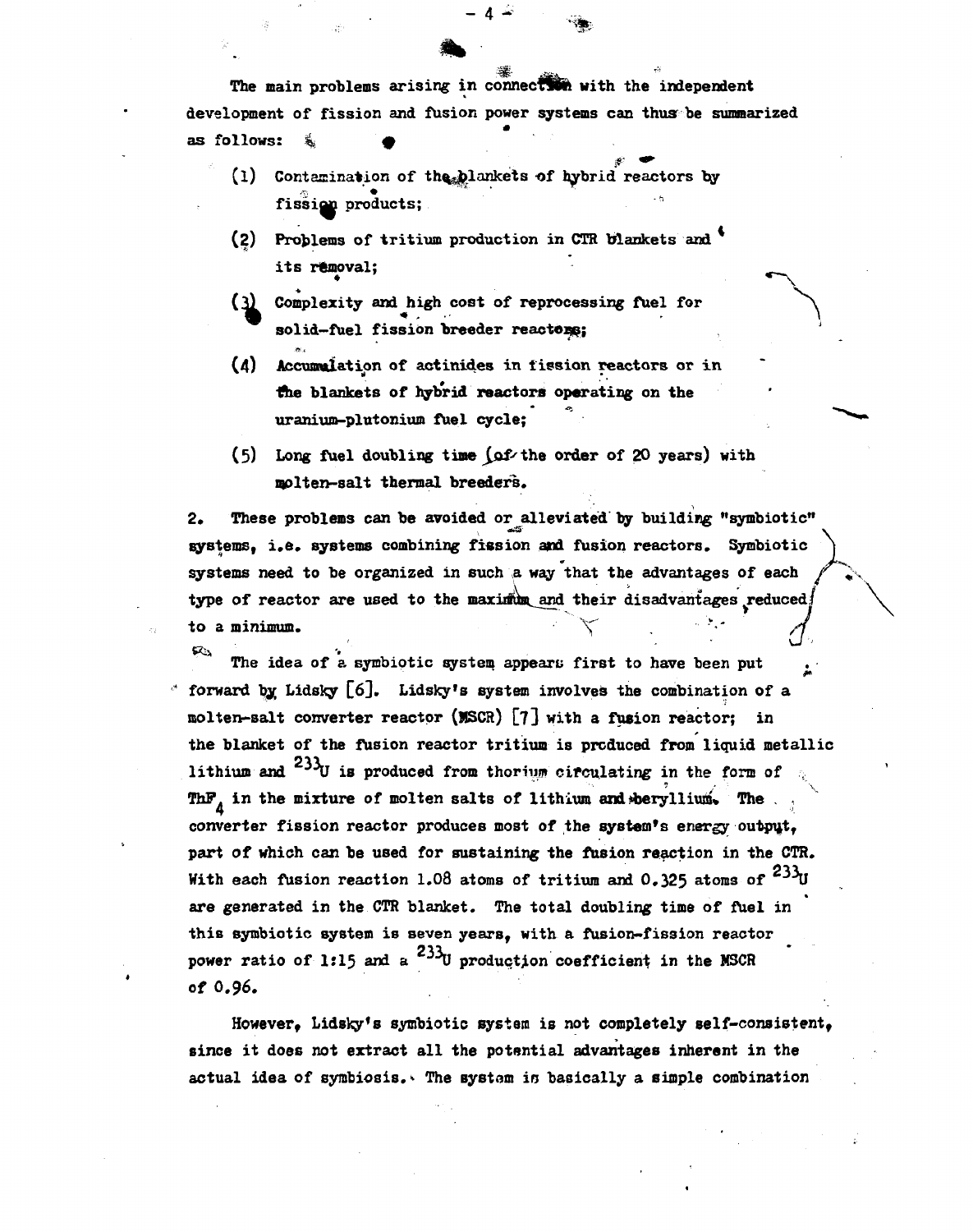of a molten-salt converter with a thermonuclear reactor, with the latter reactor fulfilling the function of <sup>233</sup>U production. In this sense **Lidsiy\*s system is not an optimal one, since it embodies the disadvantages of each of the reactors constituting it.** 

- 5 -

**In fact, the technology of tritium production and removal from liquid metallic lithium encounters the same problems as in a pure fusion reactor. Also, the maintenance of a high conversion efficiency in the MSCR requires, apart from continuous removal of gaseous fission products such as Xe and Kr from the reactor, fairly frequent changing of the fuel salt which is contaminated by fission products, unless protactinium and rare-earth elements are continuously removed from it. If the fuel is not continuously reprocessed in this way, the amount of thorium used in the fission reactor will be small and fuel cycle costs will increase accordingly [4].** 

**Finally, because a single—salt MSCR has a localized production zone, where the neutron spectrum is harder and the fissionable fuel is used inefficiently, the specific fuel loading will be rather high. Thus, in order to achieve the necessary doubling time in this symbiotic system, it would be necessary to increase the contribution of the CTR to the overall power to an unjustifiably high level.** 

**3. The question of how to find the most rational distribution of functions between the elements of a symbiotic system can be approached with a view to making problems of fuel materials production easier and simplifying them as far as possible. This approach can be seen as a search for an optimized symbiotic system. He believe that the answer can to a large extent be found in a symbiotic system whose general layout is shown in Pig. 1,**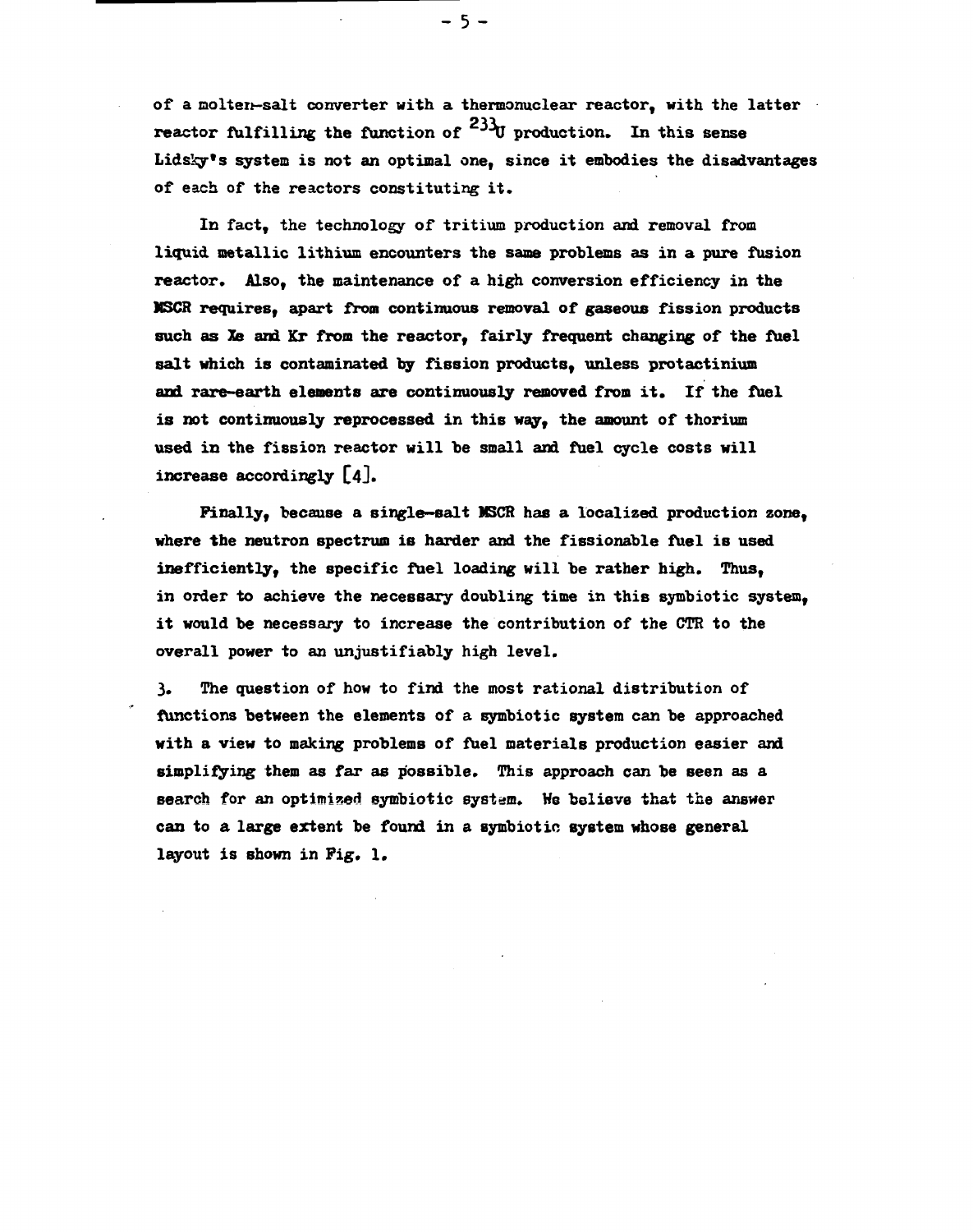

**Pig. 1» Layout of a symbiotic system:** 

**1 — Controlled thermonuclear reactor (CTR); 2 - Molten-salt thermal (fission) reactor (KSTR); E - energy generated by the MSTR; T - tritium channels; U - uranium-233 channels.** 

**In this system the CTR fulfils the function merely of a producer of fissionable fuel (<sup>233</sup>u), while tritium and most of the thermal energy are produced in the MSTR.** 

**A mixture of liquid metal fluorides, including ThF., circulates through the CTR blanket. With neutron capture thorium is transmuted**  to protactinium which, with a half-life of 27 days, decays to <sup>200</sup>U. **The protactinium and <sup>233</sup> U that are formed in the salt can be removed from the system through a bypass circuit [5]. This ensures that the equilibrium concentration of <sup>233</sup>U in the salt is sufficiently small and thus keeps the fission rate of uranium nuclei sufficiently low.**  Part of the <sup>233</sup>U produced in the CTR blanket passes into the fission **reactor operating in association with the CTR; the rest represents the breeding gain.** 

**The fission reactor, which together with the fusion reactor makes up the symbiotic system, is a molten-salt thermal reactor (MSTR) with a graphite moderator and reflector. It has a mixture of liquid fluorides of <sup>233</sup> U. lithium and beryllium circulating through its core. Part of the energy generated in the MSTR can be passed on to the CTR for sustaining the D + T fusion reaction. Xenon and krypton are continuously removed from the fuel salt circulating in the MSTR by gas scavenging [8].**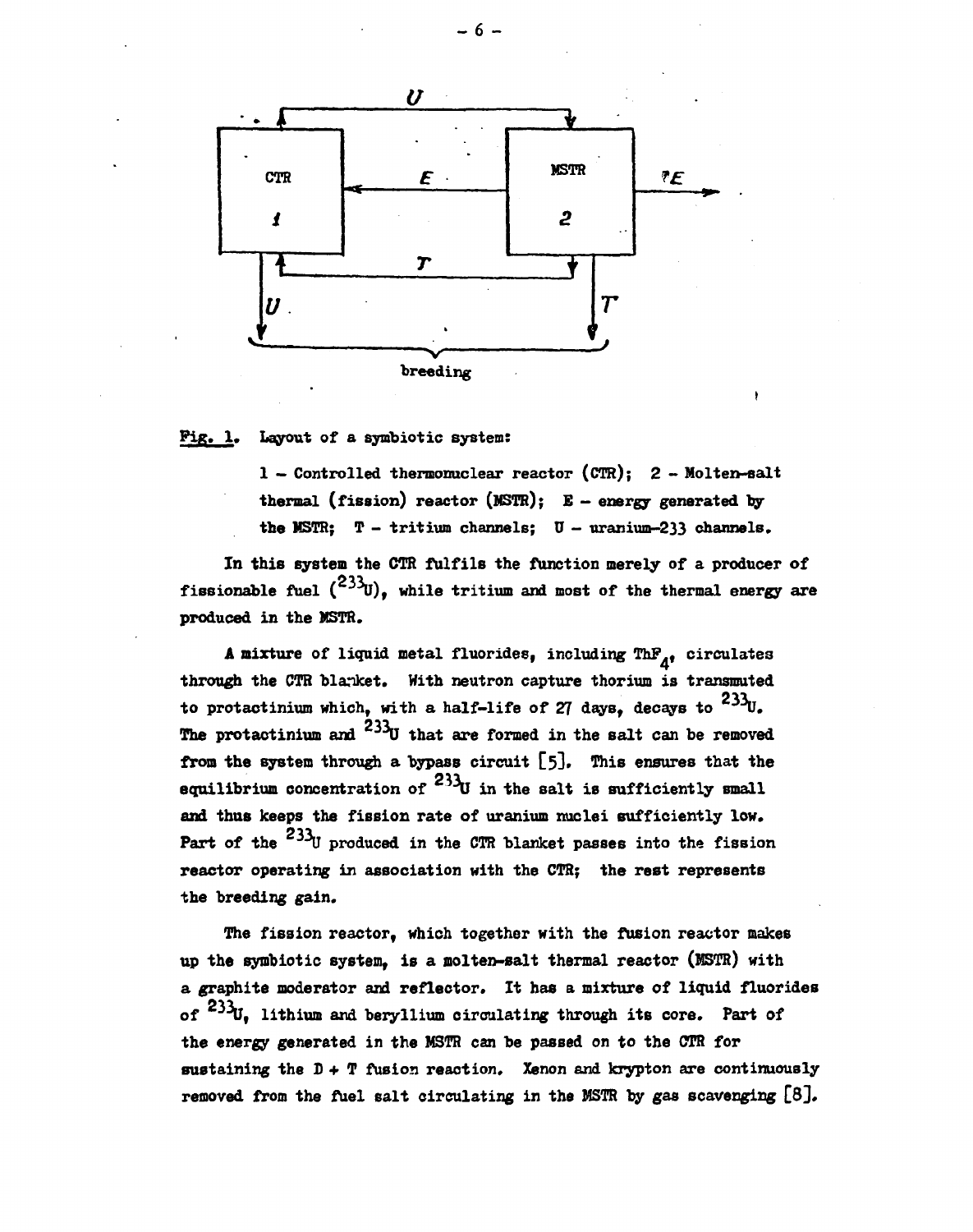**A large proportion of the other fission products, rare-earth elements in particular, can be removed, for example, by the extraction method [5].** 

**It is also possible for a simpler fuel reprocessing technique to be used, whereby the fuel salt is replaced periodically as the fission products accumulate; <sup>233</sup> U is recovered from the discarded salt by fluorination. In this case, only gaseous fission products are continuously removed from the fuel salt. If the salt is replaced every 4-6 years, a tritium conversion coefficient**  $(K_m)$  **of the order of 0.8-0.9 is ensured with the MSTR.** 

**The fuel reprocessing operations performed in the symbiotic system under discussion, in "both their complete and simplified forms, are shown in Table 1. With the performance** *at* **these operations the thorium circulating in the CTR blanket can be utilized to the maximum for conversion to** 

**Let us now consider the parameters of our symbiotic system. The fuel balance equations for the reactors constituting the system are as follows:** 

$$
\frac{dN_i}{d\ell} = k_r \alpha R_2 - R_i \tag{1}
$$

$$
\frac{dA_2'}{dt} = k_{\nu} R_{\nu} - \alpha R_2 . \qquad (2)
$$

**where the subscripts 1 and 2 relate to fusion and fission reactions,**  respectively;  $N_i$  is the total number of tritium atoms in the CTR plasma or of  $233$ U atoms in the MSTR;  $R_i$  is the rate of the i-th reaction; **K\_ is the tritium conversion coefficient in the MSTR (the number of tritium atoms which are formed for each**  $233$ U atom burnt);  $K_{rr}$  is the **<sup>233</sup>U conversion coefficient in the CTR (the number of <sup>233</sup>U atoms which are formed with each fusion reaction); a is the number of <sup>233</sup>u atoms**  burnt up in relation to the number of <sup>233</sup>U atoms undergoing fission.

**- 7 -**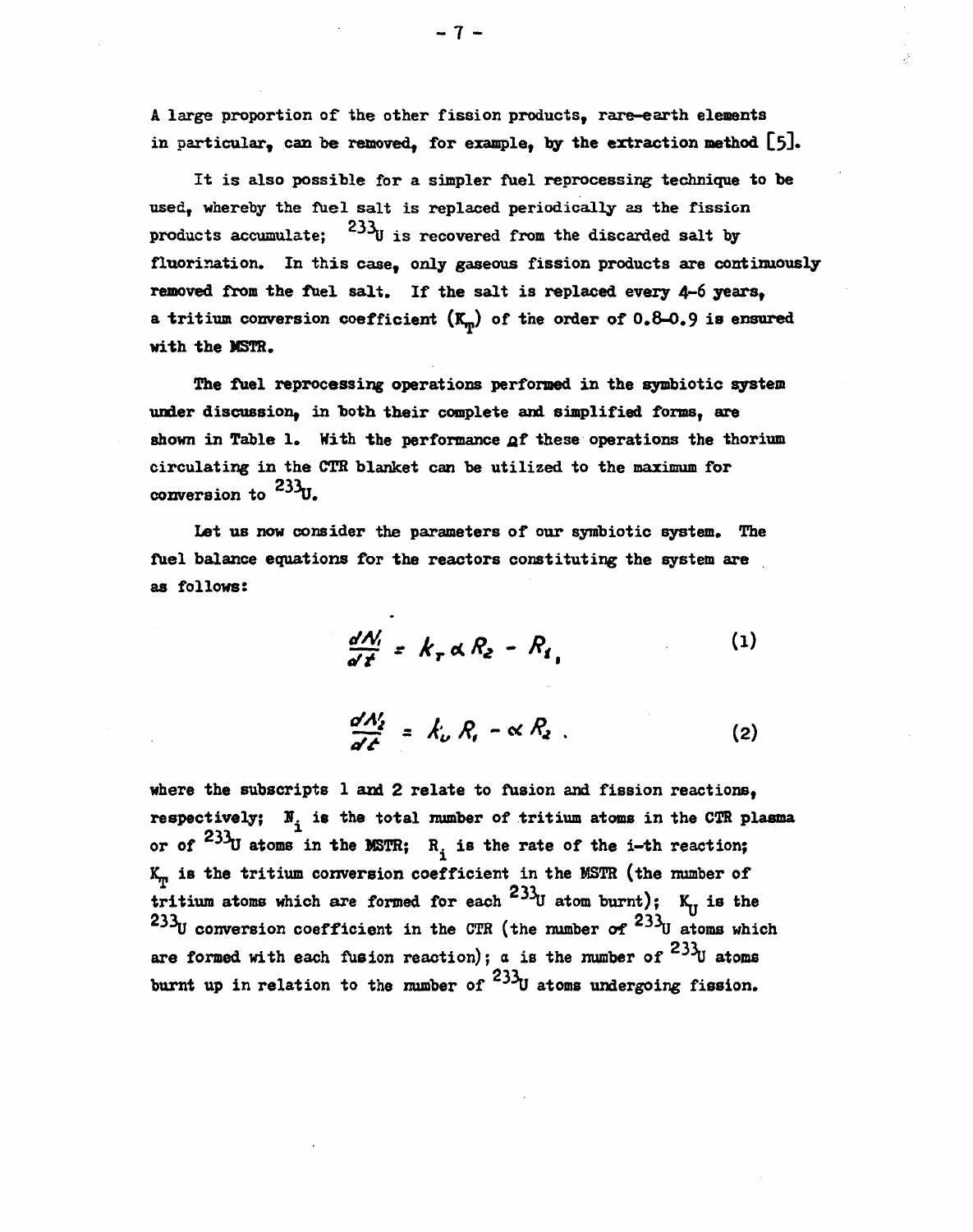### **Tefrle 1**

### **Fuel reprocessing operations with an optimized symbiotic system**

| <b>System</b>         | Operation                                                                                                      |                                                                        |  |  |
|-----------------------|----------------------------------------------------------------------------------------------------------------|------------------------------------------------------------------------|--|--|
| component             | Complete fuel reprocessing                                                                                     | Simplest fuel reprocessing                                             |  |  |
| <b>CTR</b><br>blanket | Continuous recovery of $23\frac{1}{100}$ by fluorination and of<br>protactinium by extraction                  |                                                                        |  |  |
|                       | Continuous recovery of xenon and krypton by gas scavenging<br>Continuous recovery of tritium by gas scavenging |                                                                        |  |  |
|                       |                                                                                                                |                                                                        |  |  |
| <b>NSTR</b>           | Maintenance of <sup>233</sup> U level in fuel salt                                                             |                                                                        |  |  |
|                       | Periodic replacement of graphite moderator in core                                                             |                                                                        |  |  |
|                       | Continuous extraction of<br>rare-earth elements and<br>other fission products                                  | Periodic replacement of fuel<br>salt and recovery of<br>$2330$ from it |  |  |

**If the symbiotic system operates according to a self-consistent 1** regime in such a way that  $\frac{1}{N}$  •  $\frac{dN_1}{dt} = \frac{1}{N}$  •  $\frac{dN_2}{dt} = \frac{1}{T}$  = const., then from  $Eq. (1)$  and  $Eq. (2)$  it follows that:

$$
\frac{\beta}{2} = \frac{\alpha}{2Ak_0} \cdot \frac{W_1}{W_2} \left[ \sqrt{(A+B)^2 + 4AB(k_0k_0-1)} + A-B \right], \qquad (3)
$$

$$
\mathcal{E} = \frac{AB}{A+B} \cdot \frac{2}{\sqrt{1+4(k_0k_1-1)\frac{A^3}{(A+2)^3}} - 1}
$$
 (4)

**where W. is the energy generated by the i-th reaction; P. R.W. which is the thermal capacity of the i-th reactor;**  $A = \frac{A}{m}$ <br> $M_2G_{20}$  $B = \frac{1}{\sqrt{m}}$ ;  $m_1$  and  $m_2$  are the masses of tritium and  $2^{33} \cdot \frac{a^m}{2}$   $1^{20} \cdot \frac{a^m}{2}$   $m_i N_i$  $J$ *J***<sub>***0***</sub>** respectively; G<sub>10</sub> =  $\overline{R}$ , W<sub>1</sub><sup>*N*</sup>, which is the specific fuel inventory of **the i-th reactor.**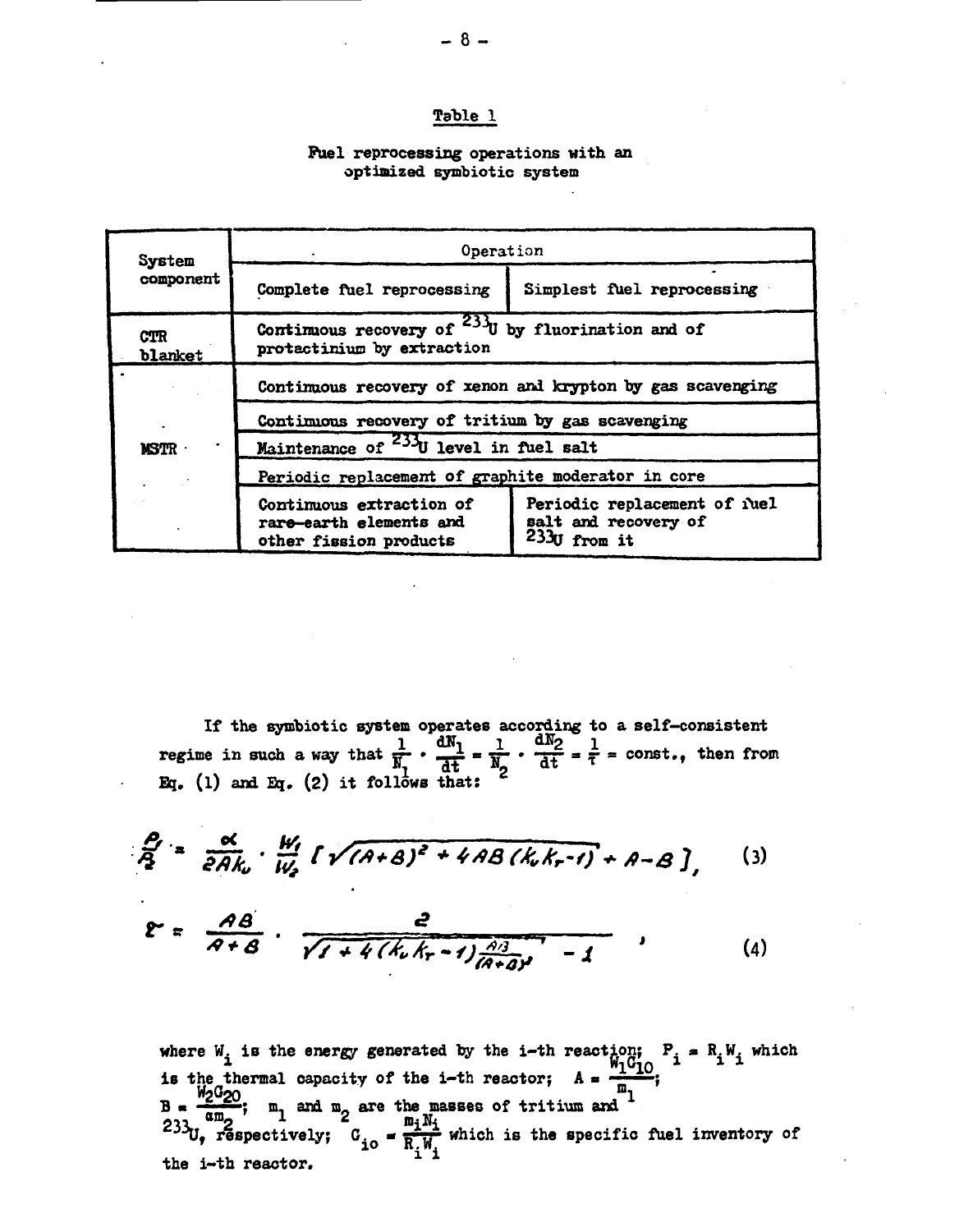**W, G, αm,** If  $\beta = \frac{1}{R} = \frac{1}{R}$ ,  $\frac{1}{R} = \frac{1}{R}$ ,  $\frac{1}{R} = \frac{1}{R}$ ,  $\frac{1}{R} = \frac{1}{R}$ ,  $\frac{1}{R} = \frac{1}{R}$ ,  $\frac{1}{R} = \frac{1}{R}$ ,  $\frac{1}{R} = \frac{1}{R}$ ,  $\frac{1}{R} = \frac{1}{R}$ ,  $\frac{1}{R} = \frac{1}{R}$ ,  $\frac{1}{R} = \frac{1}{R}$ ,  $\frac{1}{R} = \frac{1}{R}$ ,  $\frac{1}{$  $\begin{bmatrix} 2 & 2 & 0 \\ 0 & 2 & 2 \end{bmatrix}$ form:

$$
\frac{\rho_i}{\rho_2} = \alpha k_r \frac{W_i}{W_i} \left[ 1 - B (k_r k_r - 1) + O (\beta^2) \right] \qquad (5)
$$

$$
T_{e} = \frac{\mathcal{E} \ln 2}{L} = \frac{\mathcal{E} \text{ G} \text{ so } \ln 2}{L (k_{e} k_{r-1})} [1 + \beta k_{e} k_{r} + O(\beta^{2})], \tag{6}
$$

**W**  where  $\epsilon = \frac{1}{\sqrt{2}} = 2.38$  MW  $\cdot$  a/kg, the energy generated by the burn-up of a unit mass of <sup>233</sup>U; a is the load factor of the symbiotic system; T<sub>o</sub> is the fuel doubling time for the system as a whole.

**The specific tritium inventory of a fusion reactor of the tokamak type is of the order of**  $G_{10} = 1-6$  **g/MW(th) and the specific inventory** of the MSTR is of the order of  $G_{\infty} = 0.3-0.7$  kg/MW(th). Since  $W_{\alpha} = 20$  MeV,  $W_0 = 200$  MeV and  $\alpha = 1.1$  for  $233\overline{U}$  w **then** 

$$
\beta = \alpha \frac{W_1}{W_2} \cdot \frac{G_{10}}{G_{20}} \cdot \frac{m_2}{m_1} \le 1, \frac{20}{200} \cdot \frac{0,006}{0,3} \cdot \frac{233}{3} = 0,17 \ll 1
$$

**and, consequently, for purposes of calculations Eq. (5) and Eq. (6) may be used; for the symbiotic system under consideration they have the following forms:** 

$$
\beta_2 = g_1/k_r \left[ 1 - \beta (k_0 k_r - 1) + O(\beta^2) \right], \qquad (7)
$$
  

$$
T_2 = 2,063 \frac{G_{20}}{k_0 k_r - 1} \left[ 1 + \beta k_0 k_r + O(\beta^2) \right] \text{ years}, \qquad (8)
$$

where  $G_{20}$  is measured in kg/MW(th) and the load factor L is taken to be 0.8.

**From Eq. (7) and Eq. (8) it will be seen that the symbiotic system can operate under a self-consistent regime when the power ratio between the fusion and fission reactors if of the order of 1:10. In this case,**  the fuel doubling time  $T_{2}$  scarcely depends on the specific tritium **inventory of the fusion reactor. The system will be breeding fuel**  (where  $T_0 > 0$ ) if  $K_{\text{H}} K_{\text{H}} > 1$ .

**- 9 -**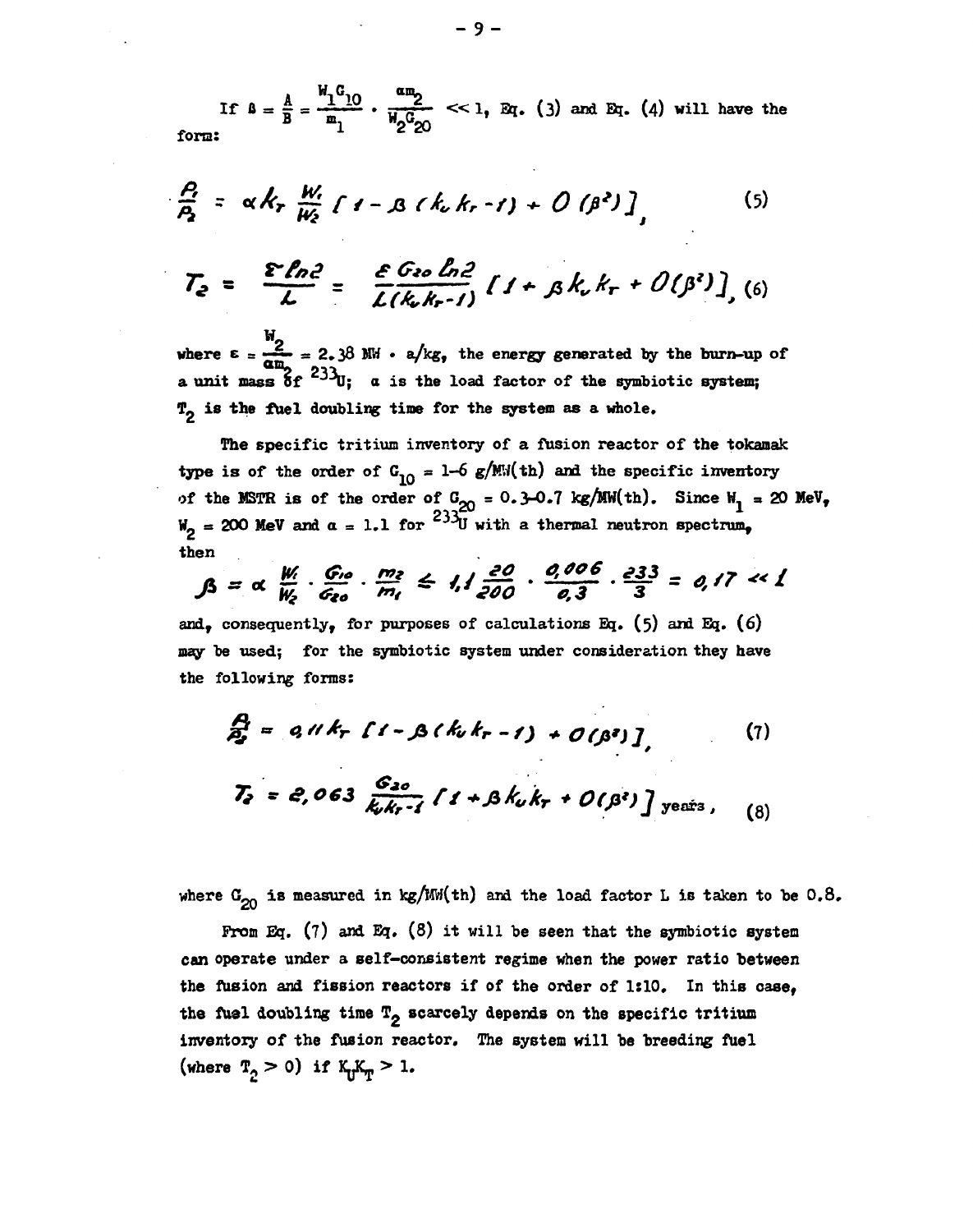**In order to perform a numerical evaluation of the symbiotic system parameters let us take the thermal capacity of the molten-salt reactor P, to be 2250 MW, which, with an efficiency of O.44, gives an electrical power of 1000 MV. The layout of an MSTR-1000 is shown in Pig. 2.** 



# **Fig. 2. Layout of MSTR**

**1 - core; 2 - reflector; 3 - fuel salt circuit; 4 - fuel reprocessing facility; 5 - tritium removal channel; 6 — fission product removal channel; 7 - heat exchanger; 8 — salt coolant circuit.** 

**The neutron physics parameters of MSTR-1000 were calculated using the "9M" program in a 26-group P., approximation. With the dimensions of the reactor as given in Table 2, the volume of fuel salt ir. a core filled with graphite moderator, the concentration of uranium in the fuel salt and the isotopic composition of the lithium incorporated ir. the fuel salt in the form of LiP were varied. The parameters of the reactor were chosen on the basis** *o£* **these calculations in such a way that the fuel doubling time of the symbiotic system for each of the values given**  for the uranium conversion coefficient K<sub>II</sub> in the CTR blanket would be **kept to a minimum. The fuel salt inventory in the circuit (see Fig. 2) was found from the calculated proportion by volume of the core occupied by fuel salt and from the salt inventory in the outer part of the circuit, which was taken to be the same as in the MSBR-1000 reactor [9]. The equilibrium concentration of fission products and transthorium elements in the fuel salt was taken to be the same as in the equilibrium fuel cycle for the MSBR [3].**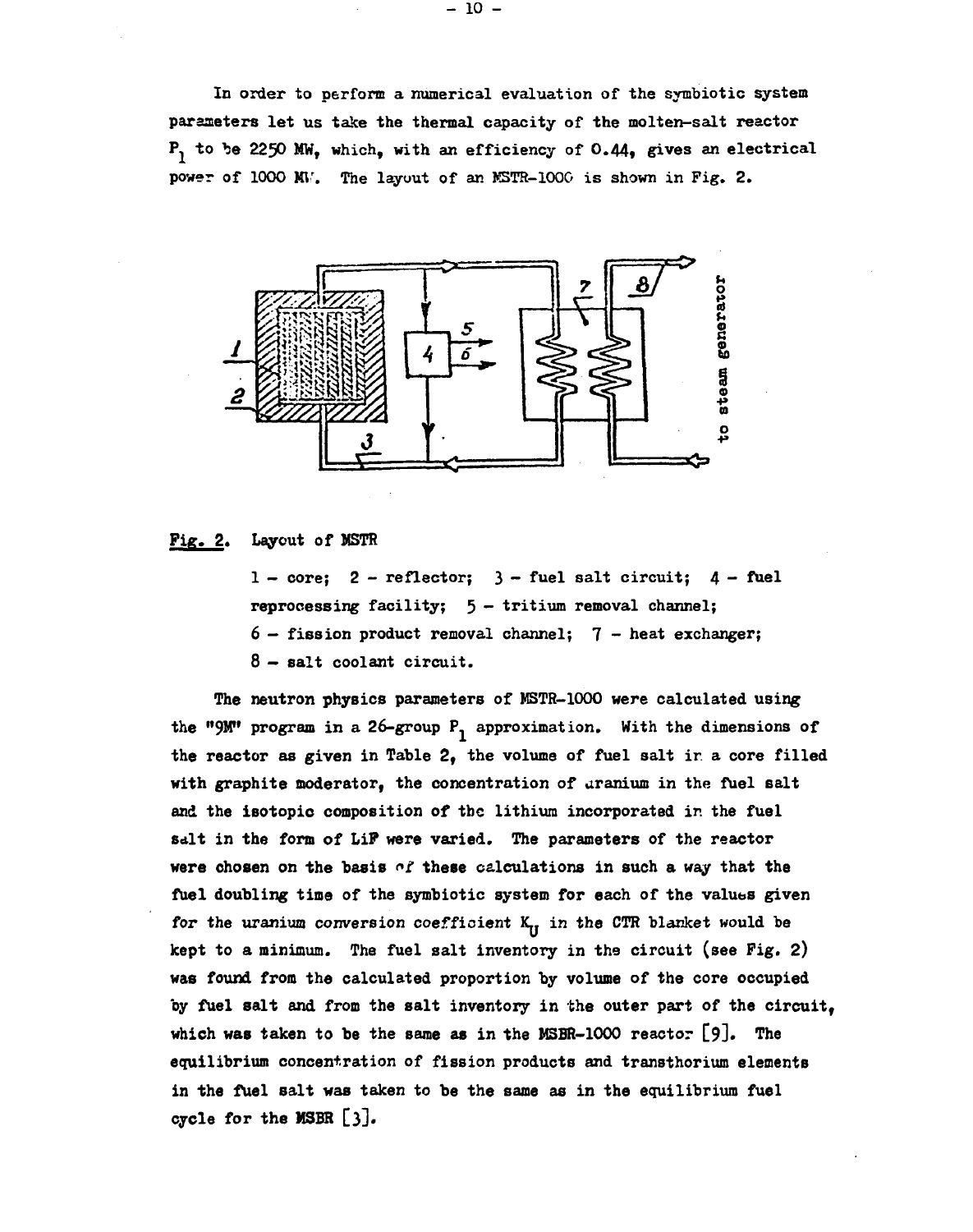**The main thermal parameters are given in Table 2 and the physical parameters, optimized for a minimum doubling time, are given in Table 3. Table 3 shows that, even with rather a low uranium conversion coefficient**  in the CTR blanket  $(K_H = 1.3)$ , the doubling time does not exceed 10 years. **This is explained by the very small specific inventory of the MSTR, which can be even smaller than that of a reactor of the MSBR type; this is due to the fact that in the MSTR tritium is produced mainly in the thermal zone of the neutron energy spectrum and thus, unlike the MSBR, with the MSTR it is not necessary to arrange a separate breeding zone, where isotopes undergoing fission are utilized inefficiently.** 

### **Table 2**

|  | Thermal parameters of MSTR-1000 |  |  |  |
|--|---------------------------------|--|--|--|
|--|---------------------------------|--|--|--|

| Paramaters                                           | <b>Values</b> |  |
|------------------------------------------------------|---------------|--|
| Thermal capacity (MW)                                | 2250          |  |
| Net electric capacity (MW)                           | 1000          |  |
| Full thermal efficienty $(\%)$                       | 44.0          |  |
| Reactor dimensions $(n)$ :                           |               |  |
| Core diameter                                        | 4.0           |  |
| Core height                                          | 4.0           |  |
| Thickness of graphite reflector                      | 1.0           |  |
| Flow rate of fuel salt in circuit $(n^3/s)$          | 2.63          |  |
| Fuel salt inventory $(m^3)$ :                        |               |  |
| In circulation circuit                               | 31.9          |  |
| In reprocessing facility                             | 13.6          |  |
| Mean velocity of fuel salt in core $(m/s)$           | 1.6           |  |
| Proportion by volume of fuel salt in core $(\%)$     | 20.0          |  |
| Average power density in fuel salt in core $(W/cm3)$ | 225.0         |  |
| Composition of fuel salt $(mol.%)$                   |               |  |
| LiF                                                  | 50.0          |  |
| BeF <sub>2</sub>                                     | 50.0          |  |
| $233$ TF                                             | < 0.1         |  |
| Properties of fuel salt:                             |               |  |
| Density at $650^{\circ}$ C ( $g/cm^3$ )              | 2,20          |  |
| Specific heat $(J/kg.^oC)$                           | 2810          |  |
| Melting point (°C)                                   | 356           |  |

**Melting point (°C) 356**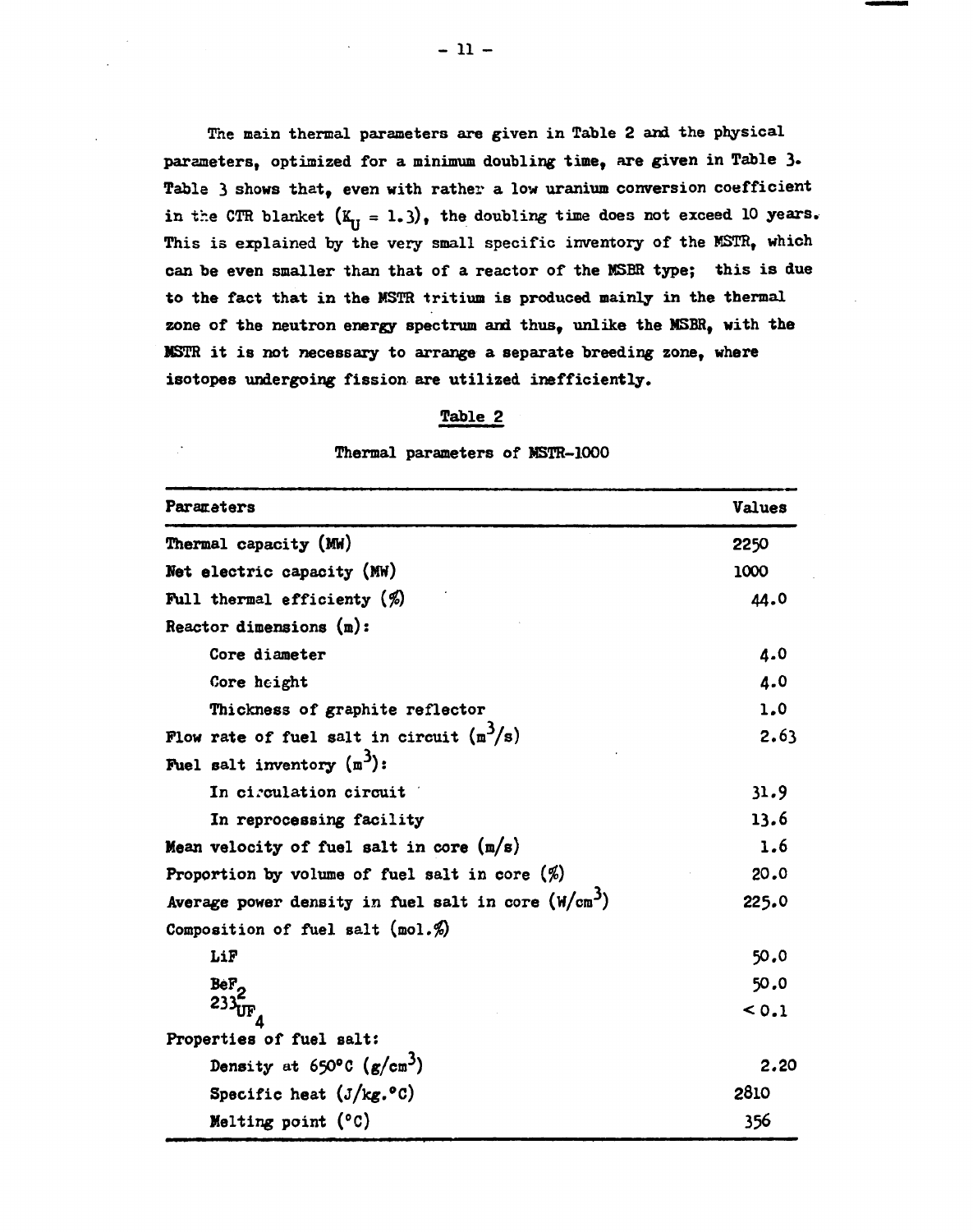## **Table 3**

## **Physical parameters of MSTR-1000 and parameters of a symbiotic system optimized for minimum doubling tine**

| $K_{\nu}$                 | (kg/Mw(th))<br>$^{c}_{20}$         | $\mathbf{k}_{\mathbf{T}}$        | 233 $_{\rm UF_A}$<br>in salt<br>$(\text{mol.}\%)$ | $6_{\rm Li}$ in Li<br>$(\text{mol.}\%)$ | $T_{2}$<br>(years)       | $P_1/P_2$                         |
|---------------------------|------------------------------------|----------------------------------|---------------------------------------------------|-----------------------------------------|--------------------------|-----------------------------------|
| 1,3<br> 1,4<br>1,5<br>1.6 | 0,70<br>٠<br>0,50<br>0,475<br>0,45 | 0,012<br>0,847<br>0.837<br>0,827 | 0, 121<br>0,087<br>0,022<br>0.078                 | 0,162<br>0,0,04<br>0, 0; 1)<br>0,0:1    | 8,6<br>6,3<br>4,4<br>3,3 | 0,100<br>0,004<br>0,0925<br>0.091 |



Fig. 3. Diagram of CTR blanket

**The parameters for MSTR-1000 given in Table 3 relate to complete fuel reprocessing.** 

**It is important to note that the extraction of rare-earth elements from the HSTR fuel salt is much easier than a similar process would be with the MSBR fuel salt, since the MSTR salt does not contain protactinium and thorium, which means that the problem of separating the rare-earth elements from them does not arise.**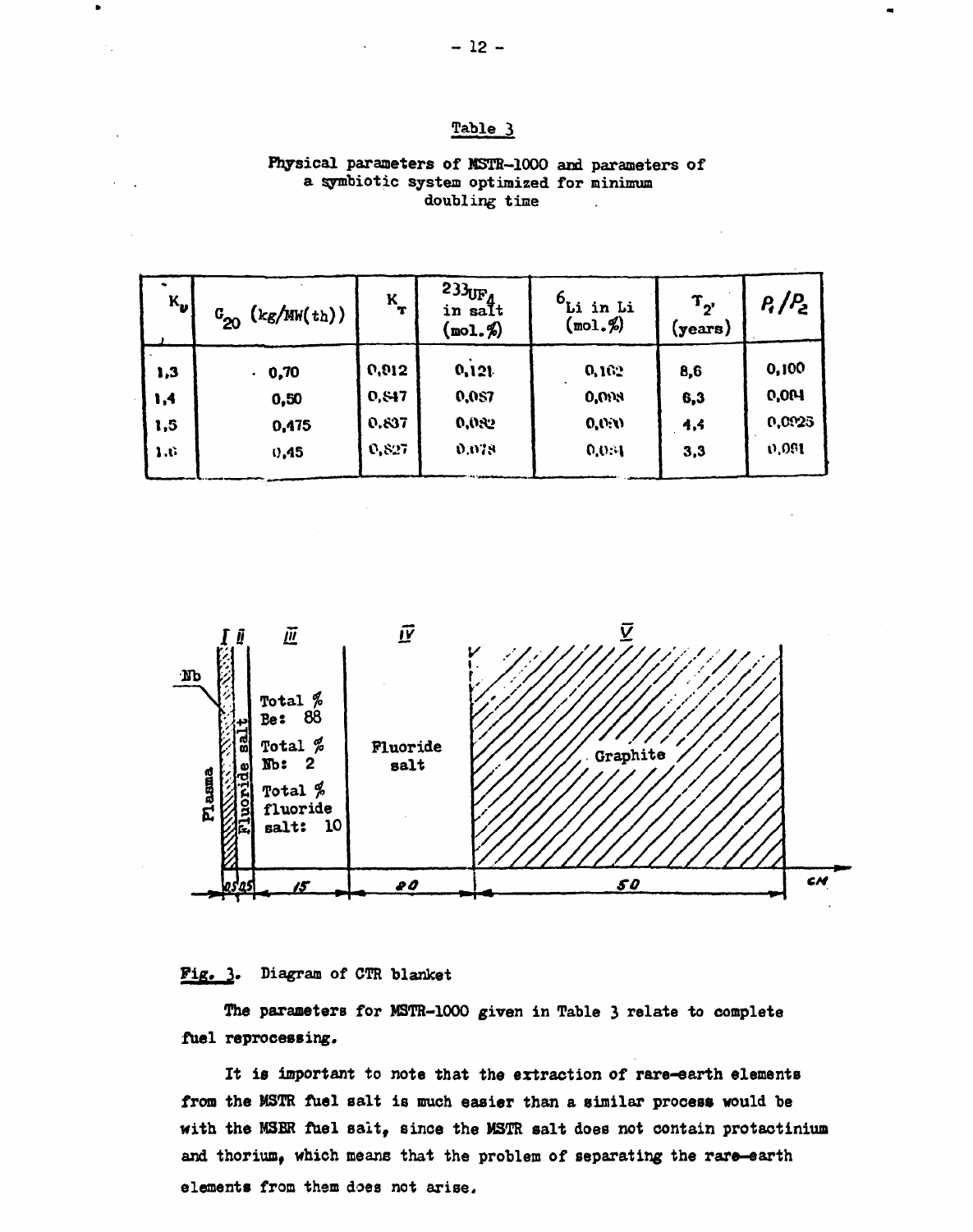**Prom Table 3 it can be seen that, for the doubling time not to**  exceed five years, the value of K<sub>II</sub> in the CTR blanket must be not less **than 1.47. This value can be achieved in a blanket in which there is no fission of heavy elements only if elements with a sufficiently high reaction cross-section ( n,2n) are included in the composition of the blanket. One of the best materials from this point of view is beryllium. Since metallic beryllium dissolves in a fluoride salt, it needs to be placed in the blanket with a protective sheath. Niobium, molybdenum,**  tungsten or a nickel-base alloy, for example, Hastelloy-N [9], can be **used for this protective sheath.** 

**A possible CTR blanket composition, which ensures the necessary K<sub>II</sub> value, is shown in Fig. 3. The first wall is made of niobium and zone II** is a channel 0.5 cm wide, through which a mixture of molten fluorides **circulates and cools the first wall. Zone III contains a lattice of beryllium rods sheathed in niobium and cooled by the flow of salt, which occupies 10\$ of the volume of this zone. Zone IV is the conversion zone, through which salt containing thorium circulates. The graphite in zone V serves as a neutron reflector.** 

**Two salt compositions were considered. The first composition**   $\binom{7}{\text{LiF}}$ : 71 mol.  $\frac{2}{\text{A}}$  BeF<sub>2</sub>: 2 mol. and ThF<sub>1</sub>: 27 mol.  $\frac{2}{\text{A}}$  is the same as **that considered by Lidsky [6], The melting point of this salt is approximately** *\$60°C,* **and its density at 650°C is 4.5 g/cm . The lithium contained in this salt needs to be highly enriched in lithium-7**  (up to 99.999%), so as to limit to the utmost any formation of tritium **in the blanket. The second salt composition has the same amounts of 7 the components as the first, but uses NaF instead of 'LiF. The thermophysical properties of the second salt do not differ very substantially from the salt containing LiF, but since sodium has a larger neutron**  capture cross-section than lithium-7, the K<sub>II</sub> will be somewhat lower. **However, the absence of lithium in the salt completely prevents the formation of tritium in the blanket and thereby ensures a very "clean" system.** 

**The blanket parameters were calculated by the Monte Carlo method using the one-dimensional BLANK program [l0]. Calculations for blankets**  with the geometries of zones III and IV optimized for a maximum  $K_H$  value **are given in Table 4> It will be seen from this table that in a blanket with lithium salt (version No. 1) a K<sub>II</sub> value of 1.59 can be achieved,** which gives a doubling time for the symbiotic system of  $T_{2} = 3.3$  years

**- 13 -**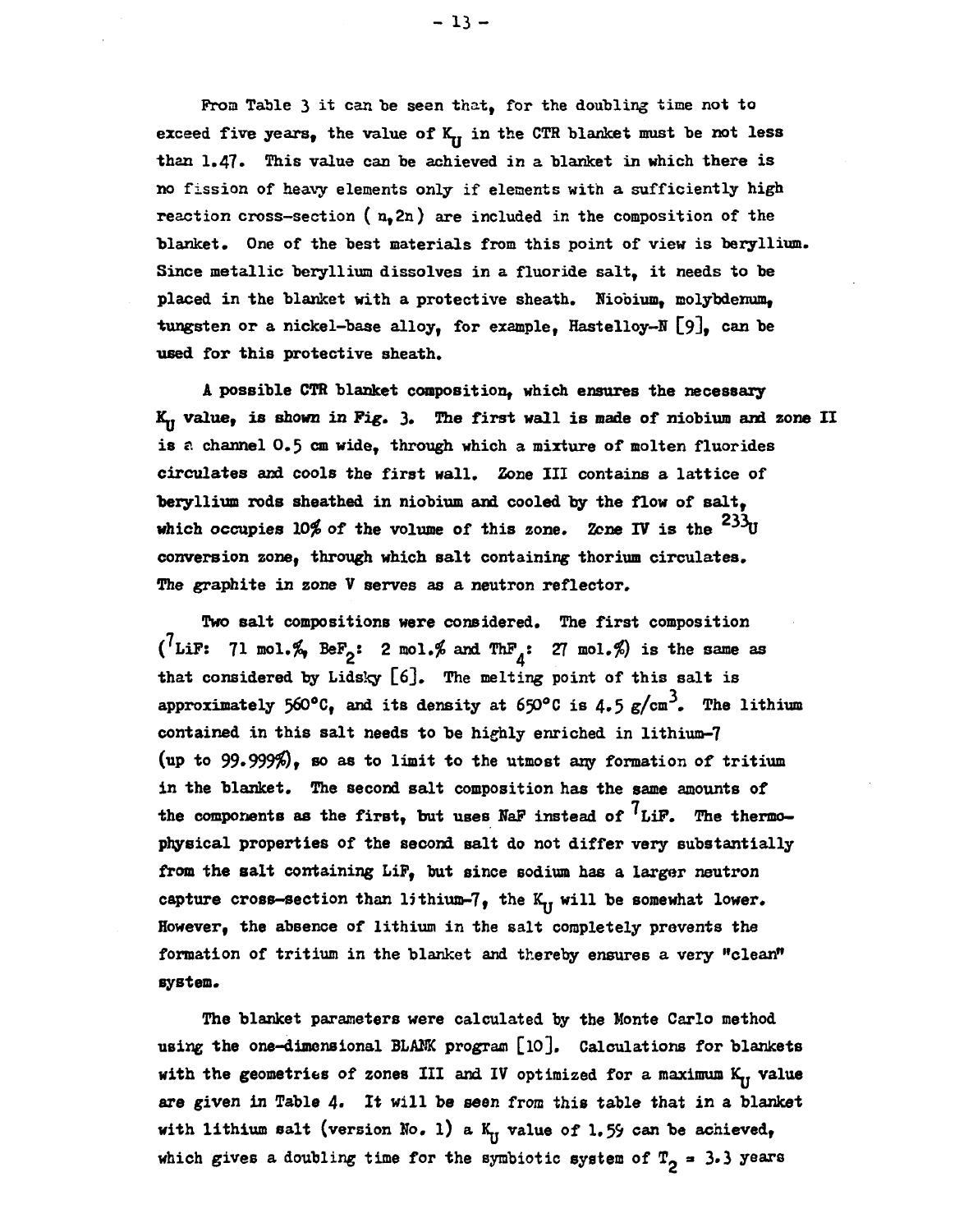**with a CTR-KSTR power ratio**  $P_1/P_2 = 1:11$ **. Where sodium salt is used** (version No. 2),  $K_{U} = 1.51$  and  $T_{2} = 4.2$  years when  $P_{1}/P_{2} = 1:10.8$ .

### **Table 4**

| <b>Version</b><br>$\mathbf{N}$ . | Salt<br>composition<br>$(\text{mol}, \%)$    | No. of $(n, \gamma)$<br>reactions for<br>The $(K_{II})$ | No. of<br>$\text{Li}(n; n^*, \alpha)$ T<br>reactions<br>$(K_T(\cdot)^\ast)$ | No. of Th<br>muclei under-<br>going fission |
|----------------------------------|----------------------------------------------|---------------------------------------------------------|-----------------------------------------------------------------------------|---------------------------------------------|
|                                  | $2iF - 71$<br>$BeF_2 - 2.0$<br>Th $F_4 - 27$ | 1,59                                                    | 0,035                                                                       | 0,0085                                      |
| $\mathbf{z}$                     | $NaF - 71$<br>$BeE_2 - 2.0$<br>$ThE_6 - 27$  | 1,51                                                    | $0,00$ .                                                                    | 0,0110                                      |



Thus it is possible to obtain an entirely satisfactory T<sub>2</sub> value **without any tritium at all being produced in the CTR blanket.** 

**The fission rate of thorium nuclei in the blanket represents 1.1%**  of the fusion reaction rate. The fission rate of <sup>233</sup>U nuclei depends **on the intervals between removals of protactinium and uranium from the blanket. The maximum permissible interval between removals of these elements can be found if the fission rate of <sup>233</sup>U does not exceed the fission rate of thorium. If uranium and protactinium are removed from the salt at intervals of ten days, the fission rate of**  30% of the fission rate of thorium.

Obviously, the achievement of minimum radiation contamination of the blanket in any thermonuclear reactor is governed by the activity induced in the structural materials. This induced activity does not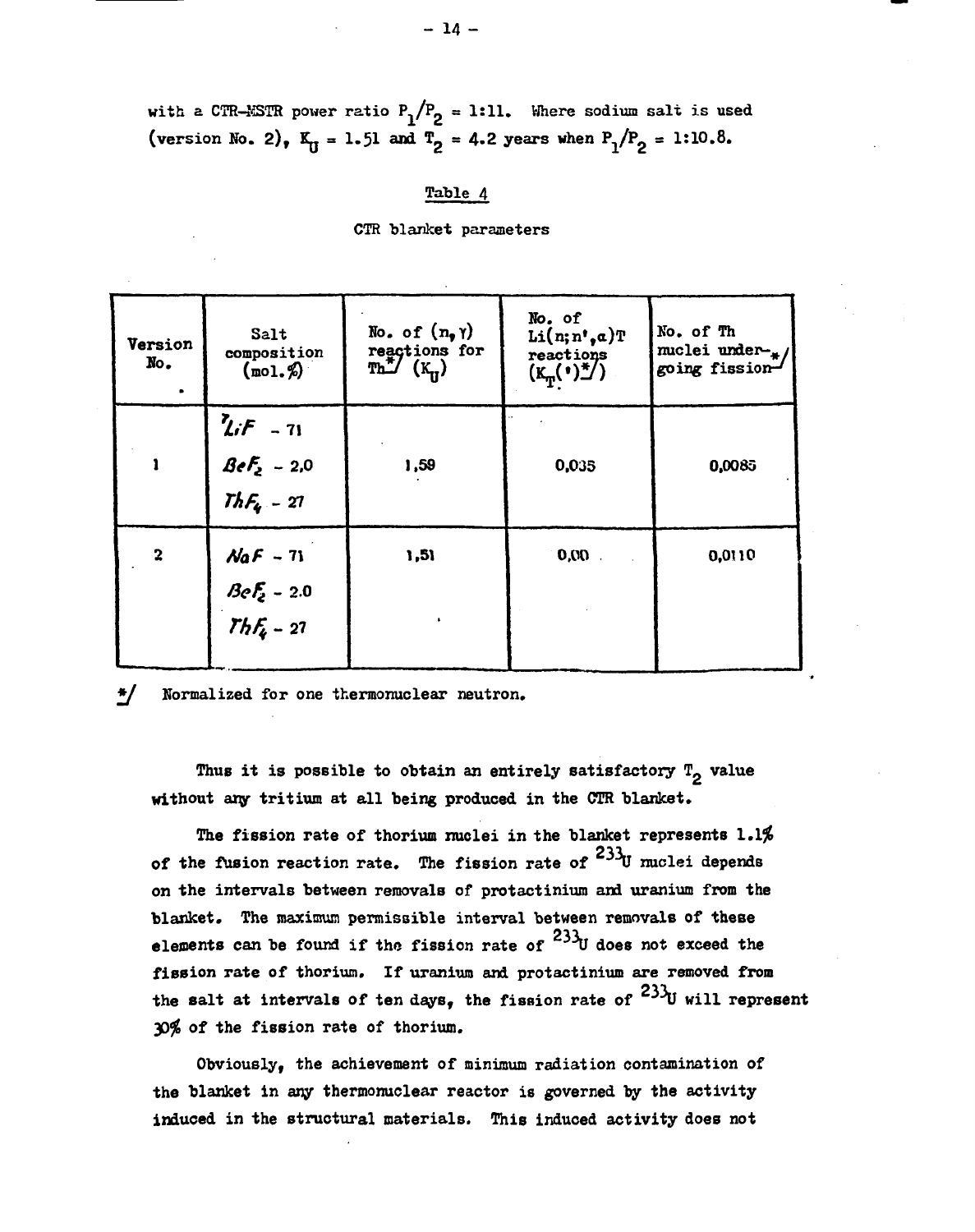**depend greatly on the types of material used to fabricate the blanket**  and amounts to a few curies per watt of the mal power produced by the **reactor Clll.** 

**In the CTR blanket considered by us the fission-fragment activity in the salt, which occurs as a result of the fission of heavy nuclei, is several tiiues lower than the activity induced in the niobium used to fabricate the first wall and the sheathing of the beryllium rods**  (see Table 5). The specific activit<sub>i</sub> of the salt is two orders of **magnitude lower than that of the niobium.** 

### **Table 5**

|                         | Activity                               |                                 |  |
|-------------------------|----------------------------------------|---------------------------------|--|
| Material                | Specific<br>$\overline{(ci/\text{W})}$ | Per unit volume<br>$(c_i/c_m3)$ |  |
| Nb                      | $1,0 - 2,5$ [11]                       | $200 - 500$ [11]                |  |
| Fluoride<br>0,4<br>salt |                                        | 1,8                             |  |

**Activity of salt and niobium in CTR blanket** 

**In order to provide conditions of turbulent flow for the salt cooling the first wall of the blanket, the velocity of the salt must be at least 1.5 m/s.** With an energy flux through the wall of 1 MW/m<sup>2</sup> **the salt in zone II will be heated by 3»5°C for every running metre of channel. The temperature drop occuring between the niobium wall and the coolant in this case reaches 30°C. In zone III salt with the same velocity is heated 7.9°c/m, while in zone IV, where for turbulent flow to be achieved a velocity of 0.11 m/s is sufficient, the salt is heated by l»7°c/m. With the coolant heated to these levels and with a blanket inlet temperature of 630°C, the circulation of the salt can be arranged in such & way that at the outlet from each section of the blanket the salt temperature does not exceed 700°C and the temperature of the first wall does not exceed 750-800°C.** 

**A special feature of the symbiotic system under consideration is the use of beryllium as a neutron multiplier; the weight of beryllium in the blanket of a thermonuclear reactor of the tokamak type is 560 t with**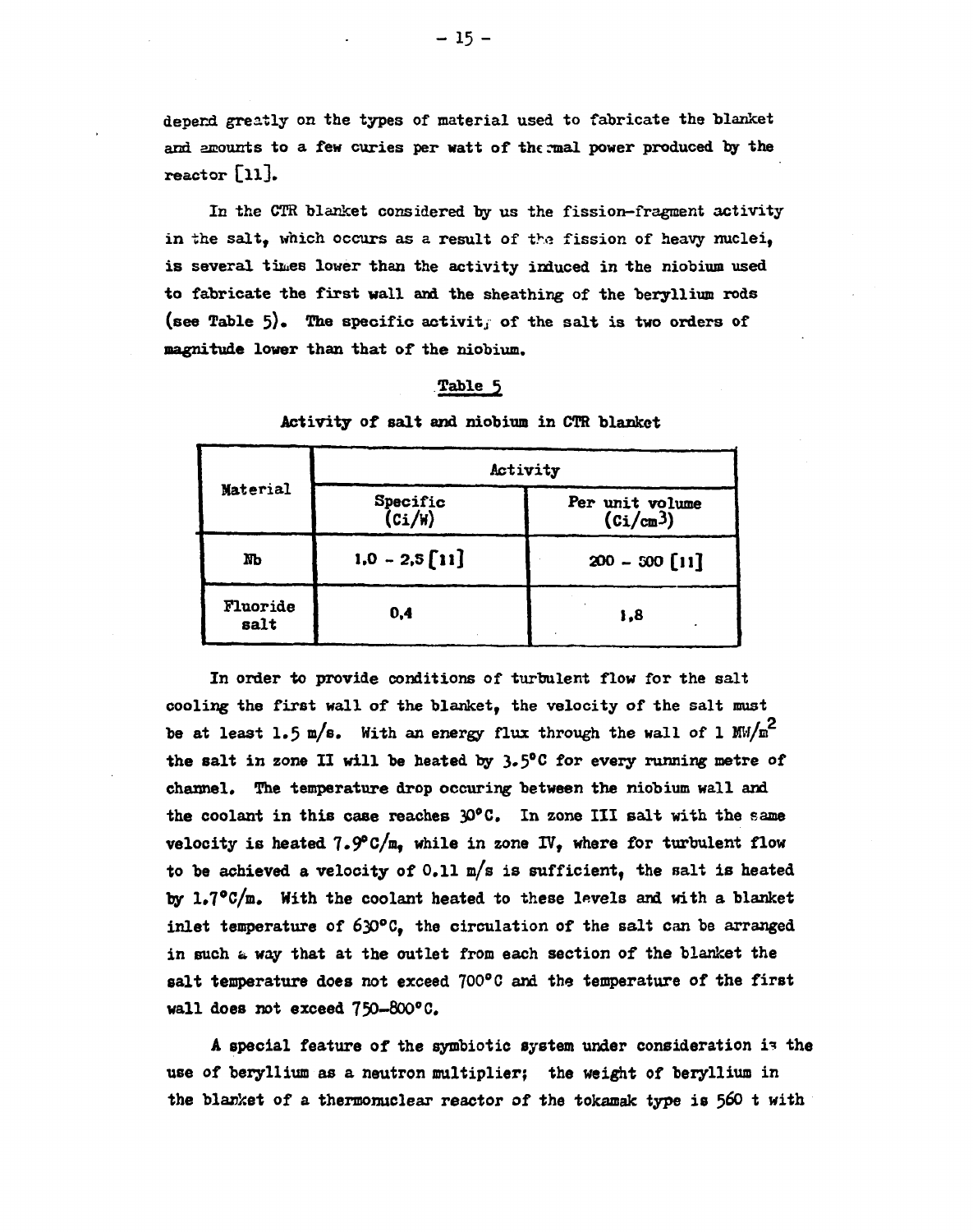torus dimensions  $R = 11.4$  m and  $r = 5$  m. For the symbiotic system as **a whole, with an energy flux through the first wall of the CTR of 1 XW/a, the total weight of beryllium, including the berylliun contained in the mixture of salts circulating in the CTR blanket and the MSTR core, is 25 t/GW of thermal power produced by the symbiotic system. The**  consumption of beryllium due to burn-up in the neutron flux is 0.26 t/GW·a.

With world reserves of about 600 000 t [12]<sup>,</sup> the quantity of beryllium **available would be enough to generate a thermal energy of 54O TW»a in symbiotic devices of the type under consideration. This means that if symbiotic devices with a total capacity of 18 TW(th) were constructed they would have enough beryllium to operate for 30 years.** 

**4. With the symbiotic system of fusion and fission reactors considered**  by us fuel can be bred with a doubling time of 3.5-4.5 years and a **thermal power ratio between the fusion and fission reactors of the order of 1:10. This system has the following characteristics:** 

**(1) The fuel reprocessing technology is considerably simpler and cheaper than in the case of the fission breeder reactors currently being developed. Complete reprocessing of the fuel in the MSTR fission reactor requires continuous removal of the gaseous fission products from the circulating fuel salt by gas scavenging and extraction of other fission products, in particular, the rare-earth elements.** 

**It is possible to arrange the fuel cycle in such a way that the only operations consist of the continuous removal of and protactinium from the CTR blanket and of gaseous fission products from the MSTR fuel salt. The fuel salt in this case is exchanged periodically as fission products**  accumulate, and  $233<sub>U</sub>$  is then recovered from it:

**(2) Tritium for fusion reactors is produced in the fission reactor, which is a simpler system than the fusion reactor. The formation of tritium atoms in the fluoride medium of the MSTR fuel salt causes the tritium to be oxydized to TP, which greatly decreases tritium diffusion through structural materials. Continuous removal of tritium fluoride from the fuel salt can be performed by gas scavenging;** 

**- 16 -**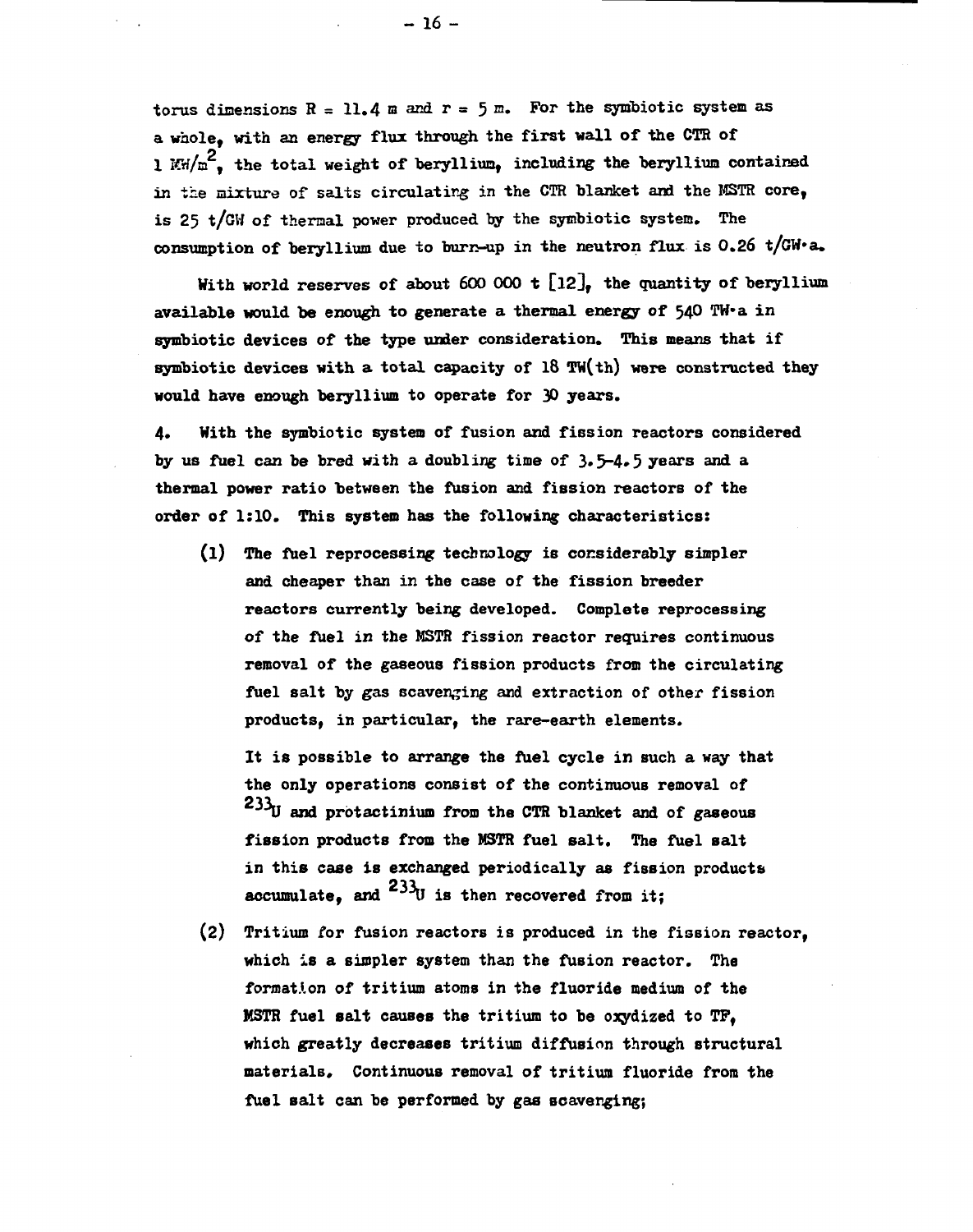- **(3) The blanket of the thermonuclear reactor is comparatively "clean" in terms of radioactive contamination. No tritium is produced in it, and the fragment activity of heavy nuclei fission products does not increase the activity induced in the structural materials;**
- (4) Practically all the raw material for the production of **fissionable materials is used up in the system; in principle, all the thorium introduced into the CTR blanket can be used for producing <sup>233</sup> U.**

**The advantages of the symbiotic system discussed are achieved by a more rational distribution of functions between its two main constituent**  parts. In this sense this symbiotic system is an optimal one.

**The authors are grateful to G.E. Shatalov for enabling them to use the BLANK program for the CTR blanket calculations and to Yu.K. Brikov and S.A. Konakov for performing the calculations for the fission and fusion reactors.**